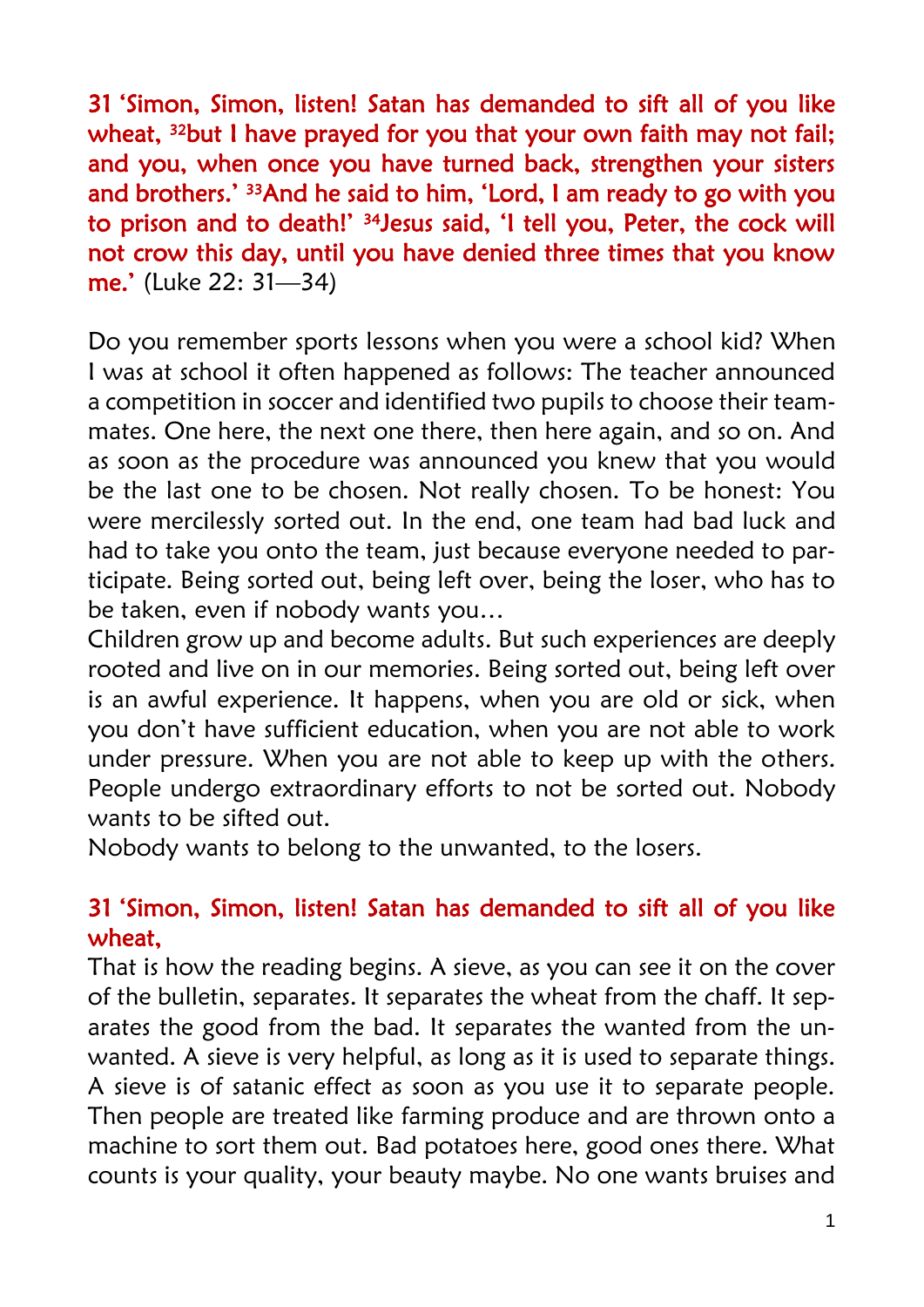stones. People who are sorted out no longer know who they are. They lose confidence, that someone maybe interested in them, values them as a person. They feel left out and forgotten.

In the biblical story of Cain and Abel, Cain must have felt like living in a separating sieve. He saw himself fall through, and his brother Abel remained undisturbed and happy. But Abel would have to pay for it!

Esau as well saw himself fall through the sieve, while his brother Jacob was dancing around. He would have to pay for it!

Joseph's brothers looked at him, the favorite son of the father, and saw themselves sorted out. Joseph, too, would have to pay for it!

Whenever people are sorted out, rage, despair and violence are growing.

Many things in our society are working like a big sieve. They sift people out; they shake people, separate them from each other, and transform them into rivals. Who remains? Who fails? Who gets what? And who has more?

Which company? Which religion? The sick or the healthy? The unhurt or the handicapped? The others or we?

What stabilizes people when they find themselves shaken on the sieve of life?

Which experience strengthens and comforts people when they lose ground under their feet, when they can't prevent falling through the safety net of society, when they arrive at our door, with broken dreams and overwhelming fears in their luggage. When they lose ground?

In the end, it is always the same that helps: It is the experience of community. It is solidarity. It is communion…Faithfulness...Prayer. What helps to regain confidence and hope is a community filled with God's spirit and abundant life.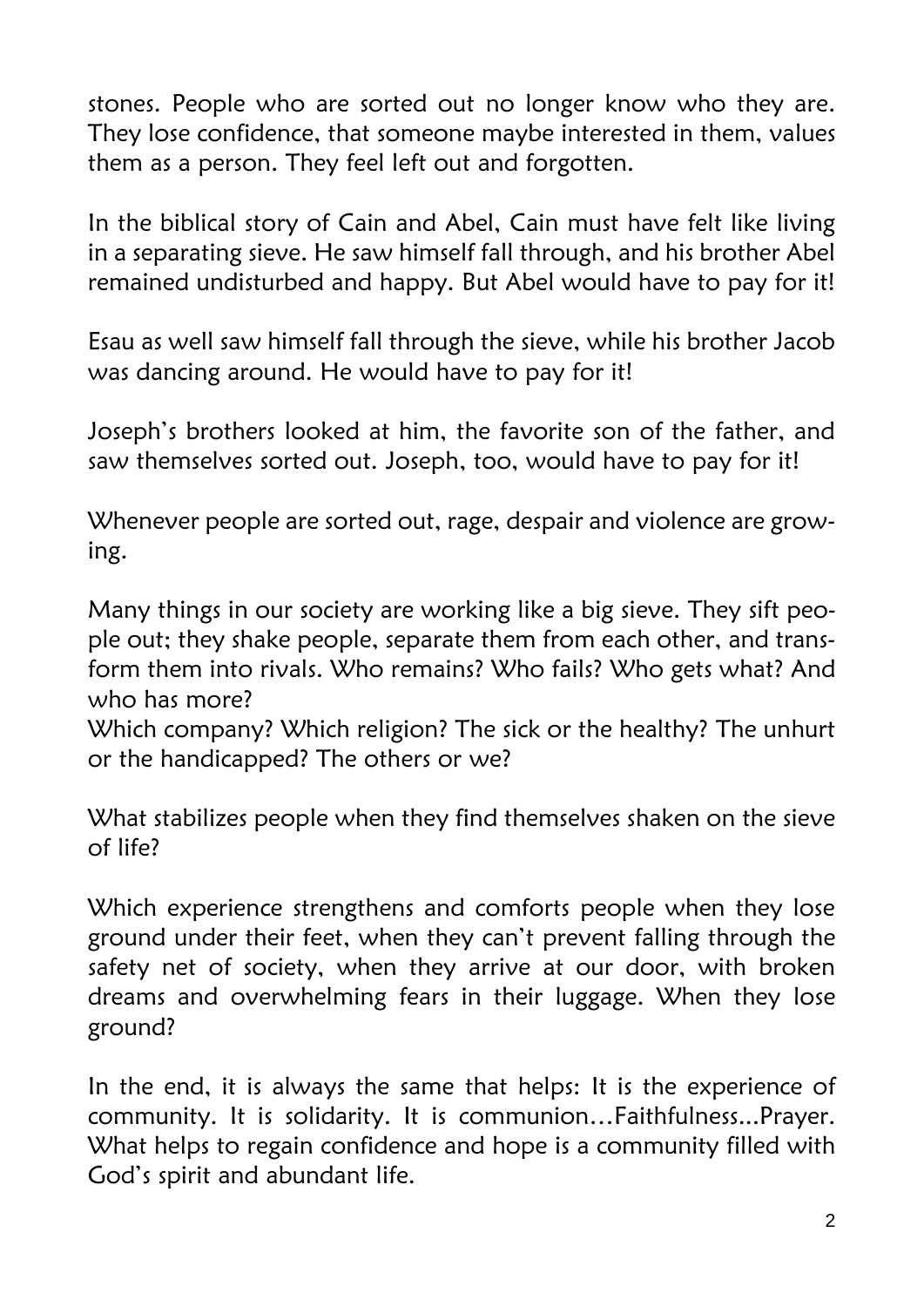Jesus says to Peter: I have prayed for you that your own faith may not fail…

What holds Peter, what can hold us in all harassments, in all crises; in each experience of being shaken… is not our own power or toughness. What holds us is the fact, that Christ stands by our side. What holds Peter is Jesus' prayer for him, and that Jesus abides by him and by us. What holds us is the invitation to Christ's table, where there always is a space free for us.

In the end it is our life in communion which holds us.

"And you, when once you have turned back, strengthen your sisters and brothers."

If you translate it exactly, it is: When once you have returned, come back…"

Having come back whereof and wherefrom?

Maybe from what people occupies more than their faith: questions about health and money and their status…

We do not have to give in to the pressure, that we always have to be a winner, that we are forced to participate in the battle of the fastest or the best or the most beautiful in life. That we are forced to present a wonderful job ladder. The famous painter Hundertwasser once said: "The straight line is unholy and unmoral."

So, let us not live the straight lines but choose the holy and curved ones.

It is so stressful, when we try to participate in everything  $-$  to be in control of everything. When we do not allow ourselves to let things happen.

I wonder: Which prices do people really pay to be a winner?

Which prices do we pay? Or our families, our children? What consequences does it have for our health, for our inner peace, if we always have to be a winner? Following the inhuman pressure always to be a winner, our love grows cold. Being bound to be a winner creates nothing but defeats. Produces victims. Destroys lives. Our own and that of the others, too.